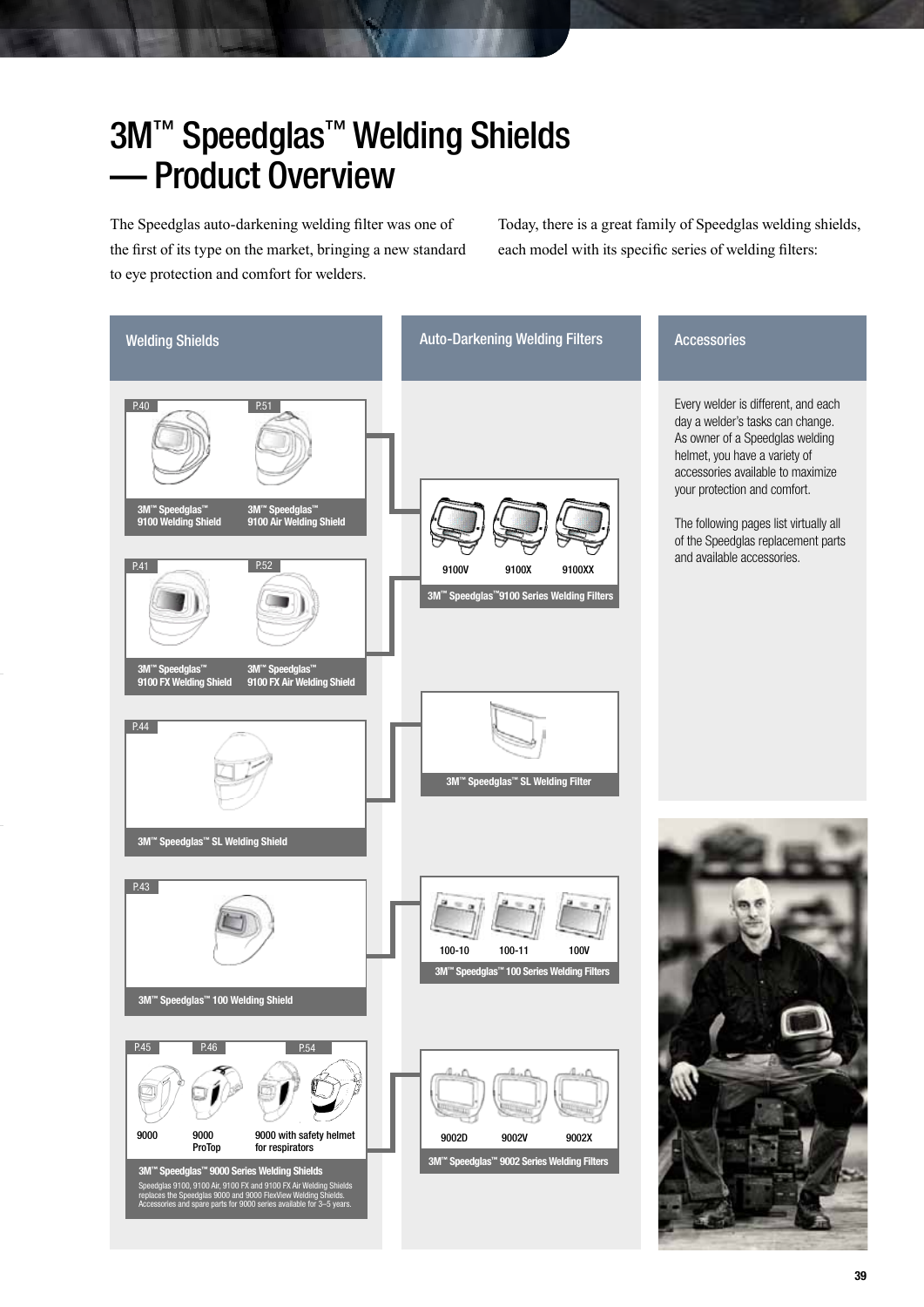## 3M™ Speedglas<sup>™</sup> 9100 Welding Shield



| Part No              | Description                                                              | Part No                                                  | Description                                                               | Part No              | Description                                                          |
|----------------------|--------------------------------------------------------------------------|----------------------------------------------------------|---------------------------------------------------------------------------|----------------------|----------------------------------------------------------------------|
| 50 11 05             | Speedglas 9100 Welding Shield without<br>SideWindows, with 9100V Filter. | 50 11 25                                                 | Speedglas 9100 Welding Shield without<br>SideWindows, with 9100XX Filter. | 50 18 15             | Speedglas 9100 Welding Shield with<br>SideWindows and 9100X Filter.  |
| 50 11 15             | Speedglas 9100 Welding Shield without<br>SideWindows, with 9100X Filter. | 50 18 05                                                 | Speedglas 9100 Welding Shield with<br>SideWindows and 9100V Filter.       | 50 18 25             | Speedglas 9100 Welding Shield with<br>SideWindows and 9100XX Filter. |
| 53 61 00             | 16 80 15<br>53 30 00                                                     | 53 60 00<br>53 62 00                                     | 53 20 00                                                                  | 50 11 90<br>50 18 90 | 53 20 15                                                             |
|                      |                                                                          |                                                          | 50 11 00 / 50 18 00                                                       |                      |                                                                      |
| 42 20 00<br>53 10 00 | 50 00 05<br>52 60 00<br>50 00 15<br>52 70 00<br>50 00 25<br>52 70 70     | 17 10 20<br>17 10 21<br>17 10 22<br>17 10 23<br>17 10 24 | 16 91 00<br>52 80 05<br>52 80 15<br>52 80 25                              | 16 90 10             | 16 90 05                                                             |

#### Accessories and spare parts

| Part No              | <b>Description</b>                                             | Part No   | Descr                      |
|----------------------|----------------------------------------------------------------|-----------|----------------------------|
| 16 80 15<br>16 90 05 | Comfort sweatband, pkg of 3.<br>Head protection, black.        | 50 11 00  | 9100 <sub>l</sub><br>SideW |
| 16 90 10<br>16 91 00 | Neck protection, black.<br>Hood, black/grey.                   | 50 11 90  | 9100<br>SideW              |
| 17 10 20<br>17 10 21 | Magnifying lens 1.0.<br>Magnifying lens 1.5.                   | 50 18 00  | 9100<br>and he             |
| 17 10 22<br>17 10 23 | Magnifying lens 2.0.<br>Magnifying lens 2.5.                   | 50 18 90* | 9100<br>withou             |
| 17 10 24<br>42 20 00 | Magnifying lens 3.0.<br>Battery, pkg of 2.                     | 52 60 00  | Outer p<br>pkg of          |
| 50 00 05             | Speedglas 9100V Welding Filter,<br>variable shade 5, 8, 9-13.  | 52 70 00  | Outer I<br>resista         |
| 50 00 15             | Speedglas 9100X Welding Filter,<br>variable shade 5, 8, 9-13.  | 52 70 70  | Outer p<br>of 10.          |
| 50 00 25             | Speedglas 9100XX Welding Filter,<br>variable shade 5, 8, 9-13. | 52 80 05  | Inner c<br>5. Plate        |
|                      |                                                                |           |                            |

| Part No   | Description                                                           |
|-----------|-----------------------------------------------------------------------|
| 50 11 00  | 9100 Welding Shield without<br>SideWindows, with headband.            |
| 50 11 90  | 9100 Welding Shield without<br>SideWindows, without headband.         |
| 50 18 00  | 9100 Welding Shield with SideWindows<br>and headhand.                 |
| 50 18 90* | 9100 Welding Shield with SideWindows,<br>without headband.            |
| 52 60 00  | Outer protection plate standard,<br>pkg of 10.                        |
| 52 70 00  | Outer protection plate extra scratch<br>resistant, pkg of 10.         |
| 52 70 70  | Outer protection plate heat resistant pkg<br>of $10$ .                |
| 52 80 05  | Inner cover plate for 9100V Fiter, pkg of<br>5. Plate marking 117x50. |

#### Part No Description

| 52 80 15 Inner cover plate for 9100X Filter, pkg |
|--------------------------------------------------|
| of 5. Plate marking 117x61.                      |

- 52 80 25 Inner cover plate for 9100XX Filter, pkg
	- of 5. Plate marking 117x77.
- 53 10 00 Battery holder, pkg of 2.
- 53 20 00 Heat-reflecting silver front.
- 53 20 15\* SideWindows cover plate, 2 pairs.
- 53 30 00 Speedglas 9100 headband with assembly parts.
- 53 60 00 Pivot mechanism, left and right.
- 53 61 00 Headband front part.
- 53 62 00 Headband back part.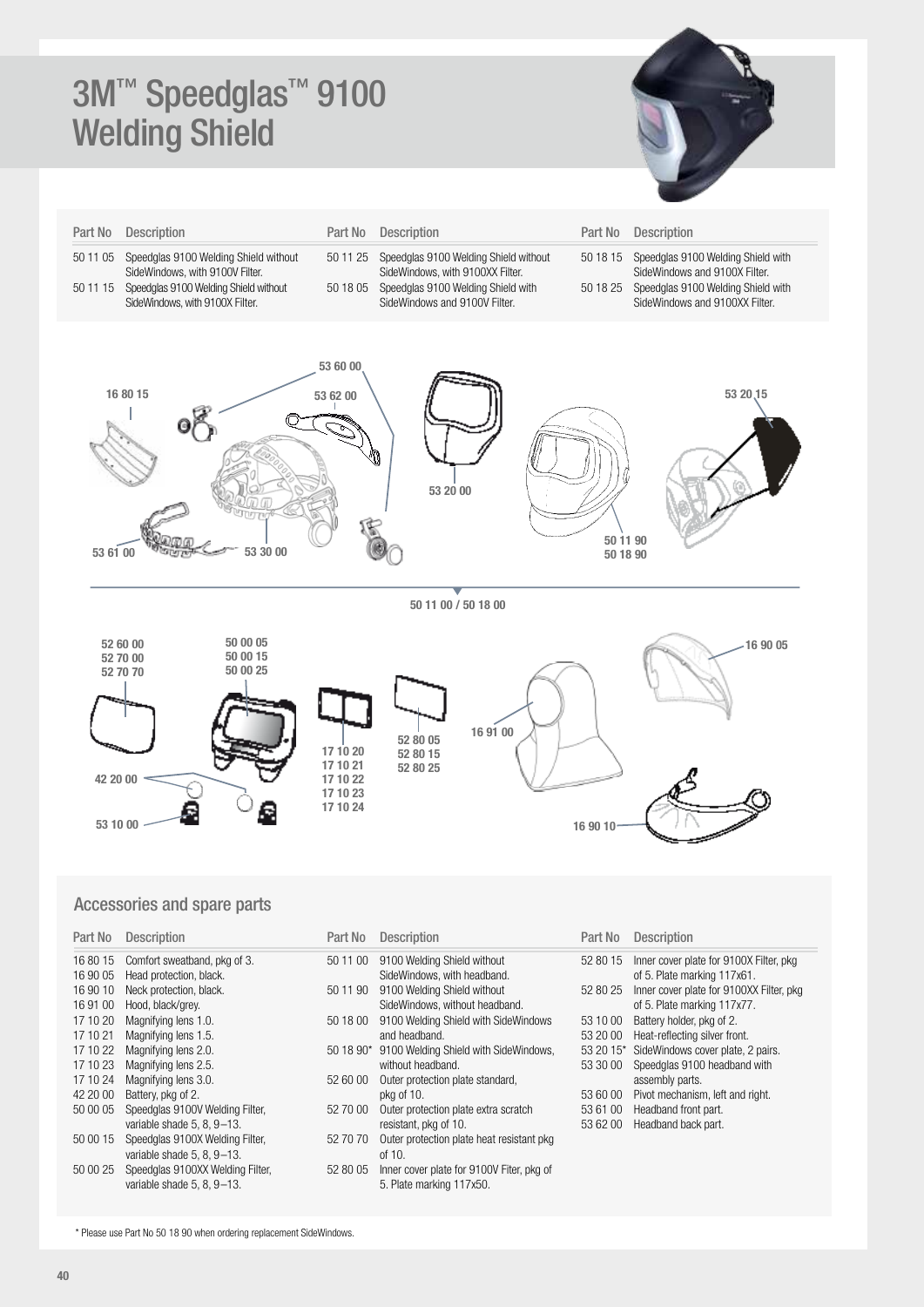## 3M™ Speedglas<sup>™</sup> 9100 FX Welding Shield





#### Accessories and spare parts

| Part No  | <b>Description</b>               | Part No  | <b>Description</b>                         | Part No  | <b>Description</b>                   |
|----------|----------------------------------|----------|--------------------------------------------|----------|--------------------------------------|
| 16 80 15 | Comfort sweatband, pkg of 3.     | 52 30 00 | Visor plate standard, pkg of 5.            | 53 30 00 | Speedglas 9100 Series Headband, with |
| 16 90 06 | Head protection (small).         | 52 30 01 | Visor plate anti-fog, pkg of 5.            |          | assembly parts.                      |
| 16 90 07 | Neck protection (large).         | 52 60 00 | Outer protection plate, standard,          | 53 60 00 | Pivot mechanism, left and right.     |
| 16 91 00 | Hood, black/grey.                |          | pkg of 10.                                 | 53 61 00 | Headband front part.                 |
| 17 10 20 | Magnifying lens 1.0.             | 52 70 00 | Outer protection plate, extra scratch      | 53 62 00 | Headband back part.                  |
| 17 10 21 | Magnifying lens 1.5.             |          | resistant, pkg of 10.                      | 54 18 00 | Speedglas 9100 FX shield, without    |
| 17 10 22 | Magnifying lens 2.0.             | 52 70 70 | Outer protection plate, heat resistant     |          | welding filter, with headband.       |
| 17 10 23 | Magnifying lens 2.5.             |          | pkg of 10.                                 | 54 18 90 | Speedglas 9100 FX shield, without    |
| 17 10 24 | Magnifying lens 3.0.             | 52 80 05 | Inner cover plate for 9100V Filter, pkg of |          | welding filter, without headband.    |
| 42 20 00 | Battery, pkg of 2.               |          | 5. Plate marking 117x50.                   | 54 05 00 | Front cover kit.                     |
| 50 00 05 | Speedglas 9100V Welding Filter,  | 52 80 15 | Inner cover plate for 9100X Filter, pkg of |          |                                      |
|          | variable shade 5, 8, 9-13.       |          | 5. Plate marking 117x61.                   |          |                                      |
| 50 00 15 | Speedglas 9100X Welding Filter,  | 52 80 25 | Inner cover plate for 9100XX Filter, pkg   |          |                                      |
|          | variable shade 5, 8, 9-13.       |          | of 5. Plate marking 117x77.                |          |                                      |
| 50 00 25 | Speedglas 9100XX Welding Filter, | 53 10 00 | Battery holder, pkg of 2.                  |          |                                      |
|          | variable shade 5, 8, 9-13.       | 53 20 16 | SideWindows cover plate, 2 pairs.          |          |                                      |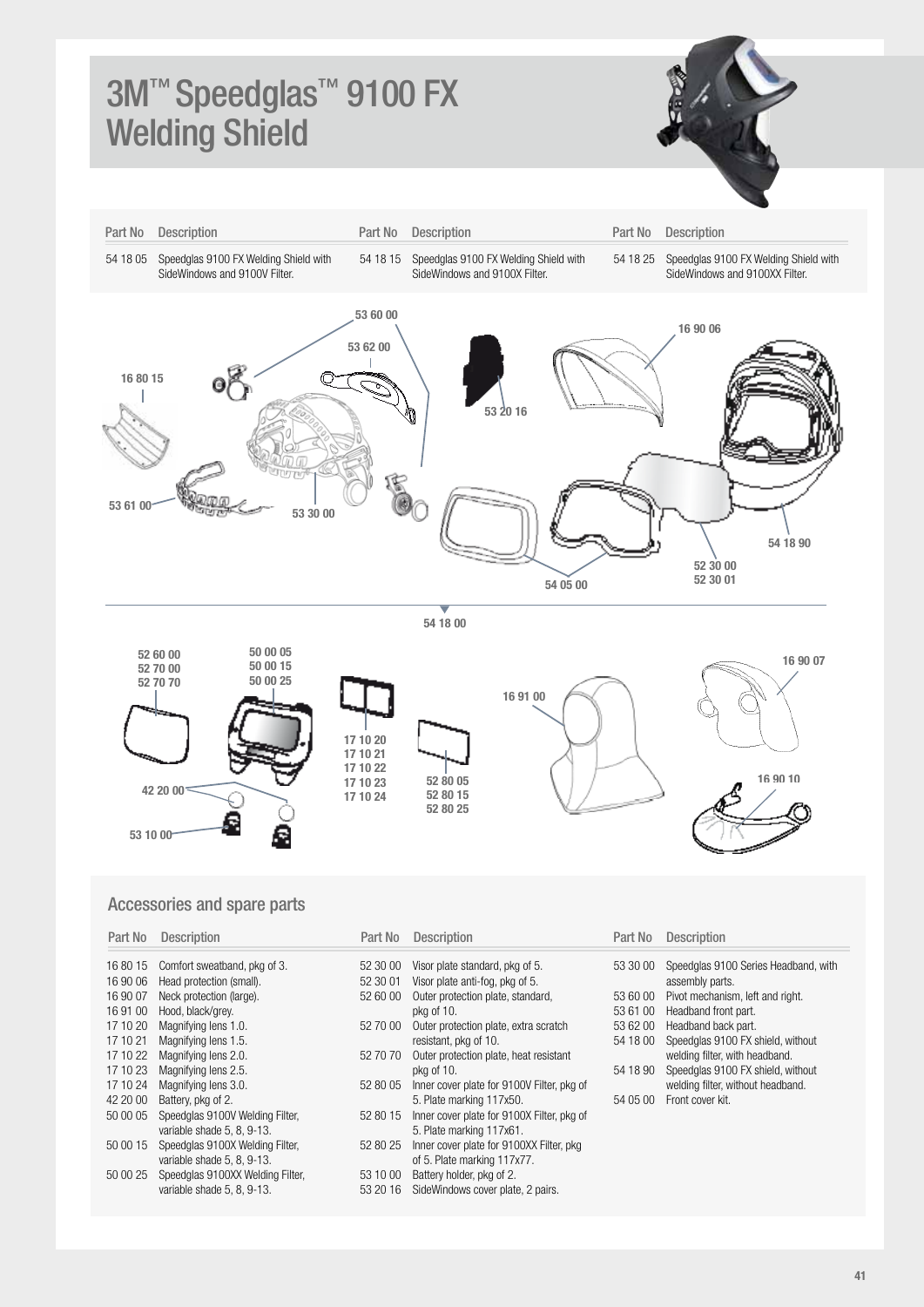# 3M™ Speedglas<sup>™</sup> 100 Series Welding Shields



| Part No  | <b>Description</b>                                         | Part No  | <b>Description</b>                                                 | Part No          | <b>Description</b>                                              |
|----------|------------------------------------------------------------|----------|--------------------------------------------------------------------|------------------|-----------------------------------------------------------------|
| 75 11 10 | Speedglas 100 Welding Shield Black<br>with 100S-10 Filter. | 75 14 20 | Speedglas 100 Welding Shield Chrome<br>with 100V Filter.           | 75 19 20         | Speedglas 100 Welding Shield Skull<br>Jewels with 100V Filter.  |
| 75 11 11 | Speedglas 100 Welding Shield Black<br>with 100S-11 Filter. | 75 15 20 | Speedglas 100 Welding Shield<br>Mechanical skull with 100V Filter. | 75 20 20         | Speedglas 100 Welding Shield Wild 'n'<br>Pink with 100V Filter. |
| 75 11 20 | Speedglas 100 Welding Shield Black<br>with 100V Filter.    | 75 16 20 | Speedglas 100 Welding Shield Trojan<br>Warrior with 100V Filter.   | 75 21 20         | Speedglas 100 Welding Shield Steel<br>Eves with 100V Filter.    |
| 75 12 20 | Speedglas 100 Welding Shield Blaze,<br>with 100V Filter.   | 75 17 20 | Speedglas 100 Welding Shield Aces<br>high with 100V Filter.        |                  |                                                                 |
| 75 13 20 | Speedglas 100 Welding Shield Tribal<br>with 100V Filter.   | 75 18 20 | Speedglas 100 Welding Shield Steel<br>Rose with 100V Filter.       | welding shields. | See page 19 for additional photos of the graphic                |
|          |                                                            |          | 17 10 20 thru 24                                                   | 16 50 15         |                                                                 |



#### Accessories and spare parts

| Part No  | <b>Description</b>                       | Part No  | <b>Description</b>                       | Part No  | <b>Description</b> |
|----------|------------------------------------------|----------|------------------------------------------|----------|--------------------|
| 16 40 05 | Ear and neck protection in leather.      | 70 50 10 | Comfort Headband with assembly parts.    | 75 16 90 | Welding shiel      |
| 16 50 15 | Headband with assembly parts.            | 70 60 00 | Assembly parts for headband.             |          | welding filter,    |
| 16 50 25 | Headband 1 UL with assembly parts.       | 73 10 00 | Battery cover.                           | 75 17 90 | Welding shiel      |
| 16 60 30 | Assembly parts for headband.             | 75 00 10 | Speedglas 100S-10 Welding Filter,        |          | welding filter,    |
| 16 75 20 | Sweatband, towelling purple, pkg of 2.   |          | single shade 10.                         | 75 18 90 | Welding shiel      |
| 167600   | Sweatband, towelling purple, pkg of 20.  | 75 00 11 | Speedglas 100S-11 Welding Filter,        |          | welding filter,    |
| 16 80 00 | Sweatband, leather.                      |          | single shade 11.                         | 75 19 90 | Welding shiel      |
| 16 80 10 | Sweatband, fleecy cotton.                | 75 00 20 | Speedglas 100V Welding Filter, variable  |          | welding filter,    |
| 16 90 01 | Neck protection, black/grey.             |          | shade $8-12$ .                           | 75 20 90 | Welding shiel      |
| 16 91 00 | Hood black/grey                          | 75 11 00 | Welding shield black, without welding    |          | welding filter,    |
| 17 10 17 | Holder for magnifier.                    |          | filter with headband.                    | 75 21 90 | Welding shiel      |
| 17 10 20 | Magnifying lens 1.0.                     | 75 11 90 | Welding shield black, without welding    |          | welding filter,    |
| 17 10 21 | Magnifying lens 1.5.                     |          | filter, without headband.                | 77 20 00 | Front frame, s     |
| 17 10 22 | Magnifying lens 2.0.                     | 75 12 90 | Welding shield Blaze, without welding    | 77 20 01 | Front frame, b     |
| 17 10 23 | Magnifying lens 2.5.                     |          | filter, without headband.                | 77 60 00 | Outer protecti     |
| 17 10 24 | Magnifying lens 3.0.                     | 75 13 90 | Welding shield Tribal, without welding   |          | pkg of 10.         |
| 42 20 00 | Battery, pkg of 2.                       |          | filter, without headband.                | 77 70 00 | Outer protecti     |
| 42 80 00 | Inner cover plate, pkg of 5.             | 75 14 90 | Welding shield Chrome, without welding   |          | pkg of 10.         |
|          | Plate marking 42 02 00.                  |          | filter, without headband.                | 77 70 70 | Outer protecti     |
| 42 80 20 | Inner cover plate, $+1$ shade, pkg of 5. | 75 15 90 | Welding shield Mechanical skull, without |          | pkg of 10.         |
| 42 80 40 | Inner cover plate, $+2$ shade, pkg of 5. |          | welding filter, without headband.        |          |                    |

| Part No  | Description                                                                 |
|----------|-----------------------------------------------------------------------------|
| 75 16 90 | Welding shield Trojan Warrior, without<br>welding filter, without headband. |
| 75 17 90 | Welding shield Aces High, without<br>welding filter, without headband.      |
| 75 18 90 | Welding shield Steel Rose, without<br>welding filter, without headband.     |
| 75 19 90 | Welding shield Skull Jewels, without<br>welding filter, without headband.   |
| 75 20 90 | Welding shield Wild n' Pink, without<br>welding filter, without headband.   |
| 75 21 90 | Welding shield Steel Eyes, without<br>welding filter, without headband.     |
| 77 20 00 | Front frame, silver.                                                        |
| 77 20 01 | Front frame, black.                                                         |
| 77 60 00 | Outer protection plate, standard,<br>pkg of 10.                             |
| 77 70 00 | Outer protection plate, scratch resistant,<br>pkg of 10.                    |
| 77 70 70 | Outer protection plate, heat resistant,<br>pkg of 10.                       |
|          |                                                                             |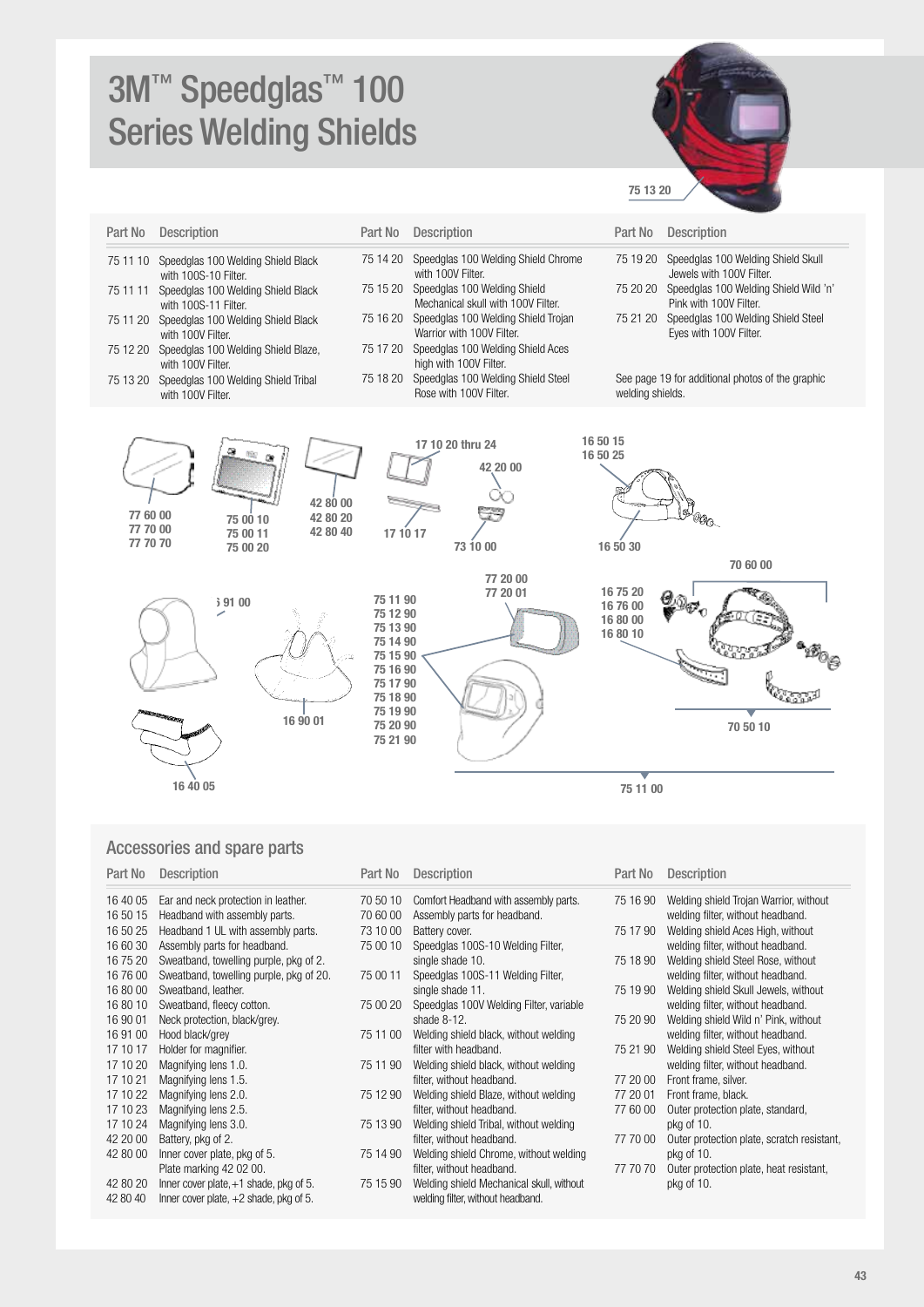### 3M™ Speedglas<sup>™</sup> SL Welding Shield

| Part No  | <b>Description</b>                 | P |
|----------|------------------------------------|---|
| 16 40 05 | Ear and neck protection in leather | 1 |
|          | (3 parts).                         | 1 |
| 16 75 20 | Sweatband, towelling, purple,      | 4 |
|          | pkg of 2.                          | 4 |
| 16 76 00 | Sweatband, towelling, pkg of 20.   |   |
| 168000   | Sweatband, leather.                | 4 |
| 16 80 10 | Sweatband, fleecy cotton.          | 7 |
| 16 90 01 | Neck protection black/grey.        |   |
| 16 91 00 | Hood black/grey.                   | 7 |
| 17 10 20 | Magnifying lens 1.0.               |   |
| 17 10 21 | Magnifying lens 1.5.               | 7 |
| 17 10 22 | Magnifying lens 2.0.               | 7 |
| 17 10 23 | Magnifying lens 2.5.               | 7 |
|          |                                    |   |

| Part No  | <b>Description</b>                      | Part No  | Description          |
|----------|-----------------------------------------|----------|----------------------|
| 17 10 24 | Magnifying lens 3.0.                    | 70 62 02 | Filter locking       |
| 17 10 31 | Holder for magnifier.                   | 72 60 00 | Outer protect        |
| 42 20 00 | Battery, pkg of 2.                      |          | pkg of 5. Plat       |
| 42 80 00 | Inner cover plate (42 x 91 mm), pkg of  | 72 70 00 | Outer protect        |
|          | 5. Plate marking 42 02 00.              |          | pkg of 5. Plat       |
| 42 80 05 | 42 80 00, pkg 0f 200.                   | 73 10 00 | <b>Battery cover</b> |
| 70 00 20 | Speedglas SL Welding Filter, variable   |          |                      |
|          | shade $8-12$ .                          |          |                      |
| 70 11 20 | Speedglas SL Welding Shield, with       |          |                      |
|          | welding filter, variable shade $8-12$ . |          |                      |
| 70 11 90 | Welding shield, without headband.       |          |                      |
| 70 50 10 | Headband with assembly parts.           |          |                      |

70 60 00 Assembly parts for headband.

### 70 11 20

| <b>Partino Descributor</b>                 |
|--------------------------------------------|
| 70 62 02 Filter locking frame, pkg of 2.   |
| 72 60 00 Outer protection plate, standard, |

pkg of 5. Plate marking 030226. 72 70 00 Outer protection plate, scratch resistant, pkg of 5. Plate marking 030248. 73 10 00 Battery cover.

70 60 00 191 00 16 75 20 16 76 00 72 60 00 72 70 00 16 80 00 16 80 10 **Qana**  $42.80$ 42 80 05 70 50 10 17 10 20 17 10 21 16 90 01 17 10 22 70 00 20 17 10 23 17 10 24 16 40 05 70 62 02 73 10 00  $70$ .  $17 10 31$   $1000$   $12 20 00$ 

# 3M™ Speedglas<sup>™</sup> 9000 FlexView Welding Shield

#### Spare parts\*

|          | Part No Description                                                                                                                                                                                               | Part No              | <b>Description</b>                                                   |
|----------|-------------------------------------------------------------------------------------------------------------------------------------------------------------------------------------------------------------------|----------------------|----------------------------------------------------------------------|
| 44 05 00 | 19 71 40 Holder for welding filter.<br>19 71 41 Locking wedge kit (holder welding filter).<br>42 30 00 Protective visor plate, pkg of 10.<br>Speedglas FlexView Conversion Kit.<br>44 10 00 Middle shield, black. | 44 18 00<br>44 20 00 | Speedglas 90<br>Shield with Sid<br>welding filter.<br>Heatreflecting |
|          |                                                                                                                                                                                                                   |                      |                                                                      |

| 44 18 00 | Speedglas 9000 FlexView Welding  |
|----------|----------------------------------|
|          | Shield with SideWindows, without |
|          | welding filter.                  |
| 44 20 00 | Heatreflecting front, silver.    |
|          |                                  |

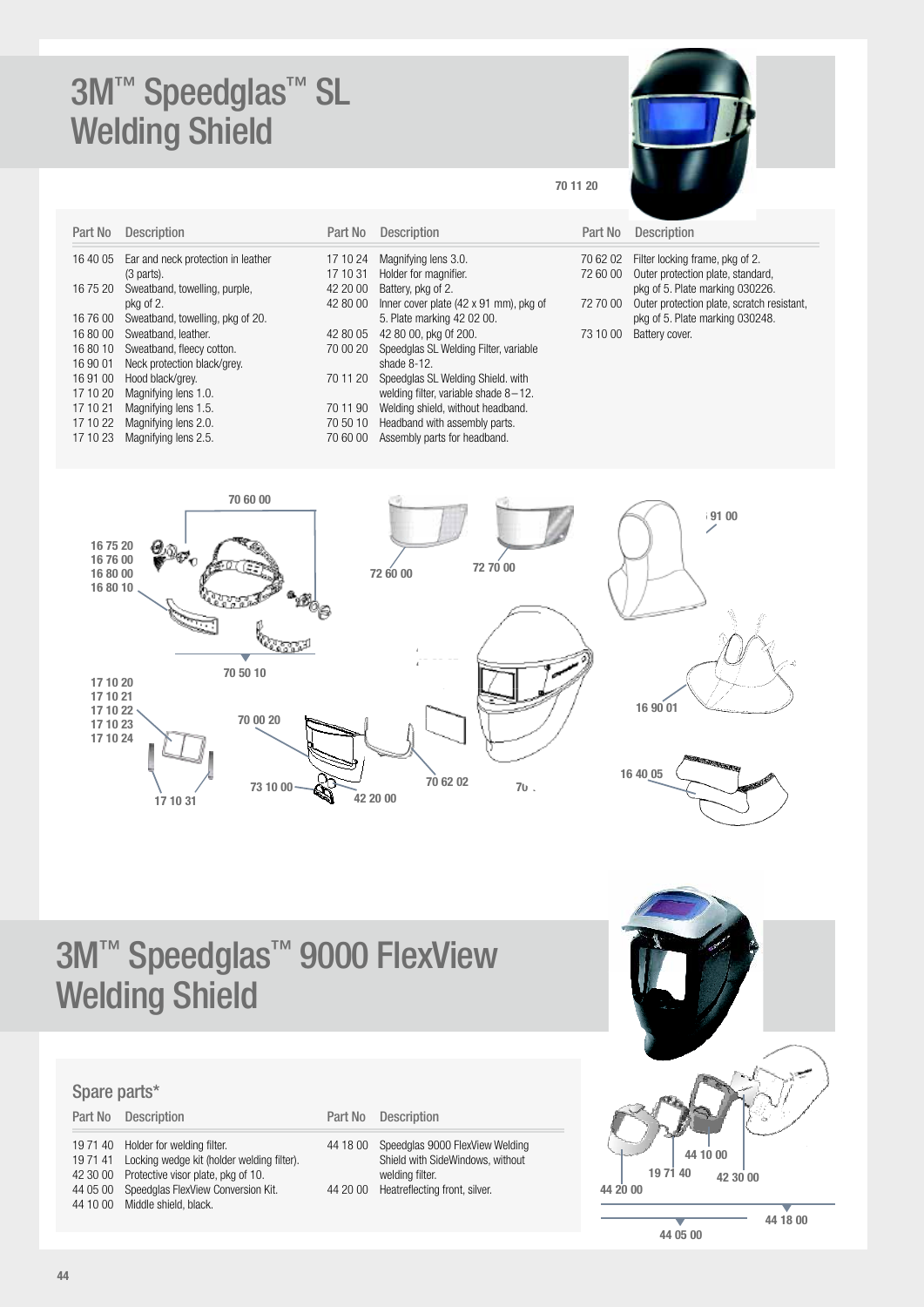# 3M™ Speedglas<sup>™</sup> 9000 / Utility Welding Shields



#### Accessories and spare parts\*\*

| Part No  | <b>Description</b>                  |
|----------|-------------------------------------|
| 16 40 05 | Ear and neck protection in leather. |
| 16 40 09 | Head protection, black/grey.        |
| 16 50 10 | Headband with assembly parts.       |
| 16 50 20 | Headband 1 UL with assembly parts.  |
| 16 60 20 | Assembly parts for headband.        |
| 16 75 20 | Sweatband towelling, pkg of 2.      |
| 16 76 00 | Sweatband towelling, pkg of 20.     |
| 168000   | Sweatband, leather.                 |
| 16 80 10 | Sweatband, fleecy cotton, pkg of 2. |
| 16 90 01 | Neck protection, black/grey.        |
| 16 91 00 | Hood black/grey.                    |
| 17 10 15 | Holder for magnifying lens          |
| 17 10 20 | Magnifying lens 1.0.                |
| 17 10 21 | Magnifying lens 1.5.                |
| 17 10 22 | Magnifying lens 2.0.                |
| 17 10 23 | Magnifying lens 2.5.                |
| 17 10 24 | Magnifying lens 3.0.                |
| 40 00 40 | Speedglas 9002D Welding Filter.     |
| 40 00 70 | Speedglas 9002V Welding Filter,.    |
| 40 00 80 | Speedglas 9002X Welding Filter.     |
| 40 11 00 | 9000 Welding Shield, without        |
|          | SideWindows, without filter, with   |
|          | headband.                           |

| Part No              | <b>Description</b>                                                  | Part No   | <b>Description</b>                                                 | Part No   | <b>Description</b>                                                            |
|----------------------|---------------------------------------------------------------------|-----------|--------------------------------------------------------------------|-----------|-------------------------------------------------------------------------------|
| 16 40 05<br>16 40 09 | Ear and neck protection in leather.<br>Head protection, black/grey. | 40 11 40  | 9000 Welding Shield, without<br>SideWindows, with 9002D Filter and | 42 70 71  | Outer protection plate, heat resistant,<br>pkg of 10. Plate marking 42 01 70. |
| 16 50 10             | Headband with assembly parts.                                       |           | headband.                                                          | 42 80 00  | Inner cover plate (42x91 mm)                                                  |
| 16 50 20             | Headband 1 UL with assembly parts.                                  | 40 11 90  | 9000 Welding Shield, without                                       |           | for 9002D/9002V Filters, pkg of 5.                                            |
| 16 60 20             | Assembly parts for headband.                                        |           | SideWindows, without headband,                                     |           | Plate marking 42 02 00.                                                       |
| 16 75 20             | Sweatband towelling, pkg of 2.                                      |           | without filter.                                                    | 42 80 10  | Inner cover plate (53x103 mm)                                                 |
| 16 76 00             | Sweatband towelling, pkg of 20.                                     | 40 16 00  | 9000 Welding Shield, with headband                                 |           | for 9002X/9000XF Filters, pkg of 5.                                           |
| 16 80 00             | Sweatband, leather.                                                 |           | 1 UL, with SideWindows, without filter.                            |           | Plate marking 42 02 10.                                                       |
| 16 80 10             | Sweatband, fleecy cotton, pkg of 2.                                 | 40 18 00  | 9000 Welding Shield, with                                          | 42 80 20  | Inner cover plate, $+1$ Shade for                                             |
| 16 90 01             | Neck protection, black/grey.                                        |           | SideWindows, with headband, without                                |           | 9002D/9002V Filters, pkg of 5.                                                |
| 16 91 00             | Hood black/grey.                                                    |           | filter.                                                            | 42 80 30  | Inner cover plate, $+1$ Shade for                                             |
| 17 10 15             | Holder for magnifying lens                                          | 40 18 40  | 9000 Welding Shield with SideWindows,                              |           | 9002X/9000XF Filters, pkg of 5.                                               |
| 17 10 20             | Magnifying lens 1.0.                                                |           | with Speedglas 9002D Filter, dual shade                            | 42 80 40  | Inner cover plate, $+2$ Shade for                                             |
| 17 10 21             | Magnifying lens 1.5.                                                |           | 9/11.                                                              |           | 9002D/9002V Filters, pkg of 5.                                                |
| 17 10 22             | Magnifying lens 2.0.                                                | 40 18 90* | 9000 Welding Shield with SideWindows,                              | 42 80 50  | Inner cover plate, $+2$ Shade for                                             |
| 17 10 23             | Magnifying lens 2.5.                                                |           | without headband, without filter.                                  |           | 9002X/9000XF Filters, pkg of 5.                                               |
| 17 10 24             | Magnifying lens 3.0.                                                | 42 20 00  | Battery, pkg of 2.                                                 | 43 10 00  | Battery cover, pkg of 2.                                                      |
| 40 00 40             | Speedglas 9002D Welding Filter.                                     | 42 60 00  | Outer protection plate, standard,                                  | 43 20 00  | Heat-reflecting front, silver.                                                |
| 40 00 70             | Speedglas 9002V Welding Filter,.                                    |           | pkg of 10. Plate marking 42 01 50.                                 | 43 20 15* | SideWindows cover plate (sticker),                                            |
| 40 00 80             | Speedglas 9002X Welding Filter.                                     | 42 70 00  | Outer protection plate, scratch resistant,                         |           | 5 pairs.                                                                      |
| 40 11 00             | 9000 Welding Shield, without                                        |           | pkg of 10. Plate marking 42 01 00.                                 |           |                                                                               |
|                      |                                                                     |           |                                                                    |           |                                                                               |

\* Please use Part No 40 18 90 when new SideWindows are required.



\*\* Speedglas 9100, 9100 Air, 9100 FX and 9100 FX Air Welding Shields replaces the Speedglas 9000 and 9000 FlexView Welding Shields. Accessories and spare parts will remain for 3–5 years.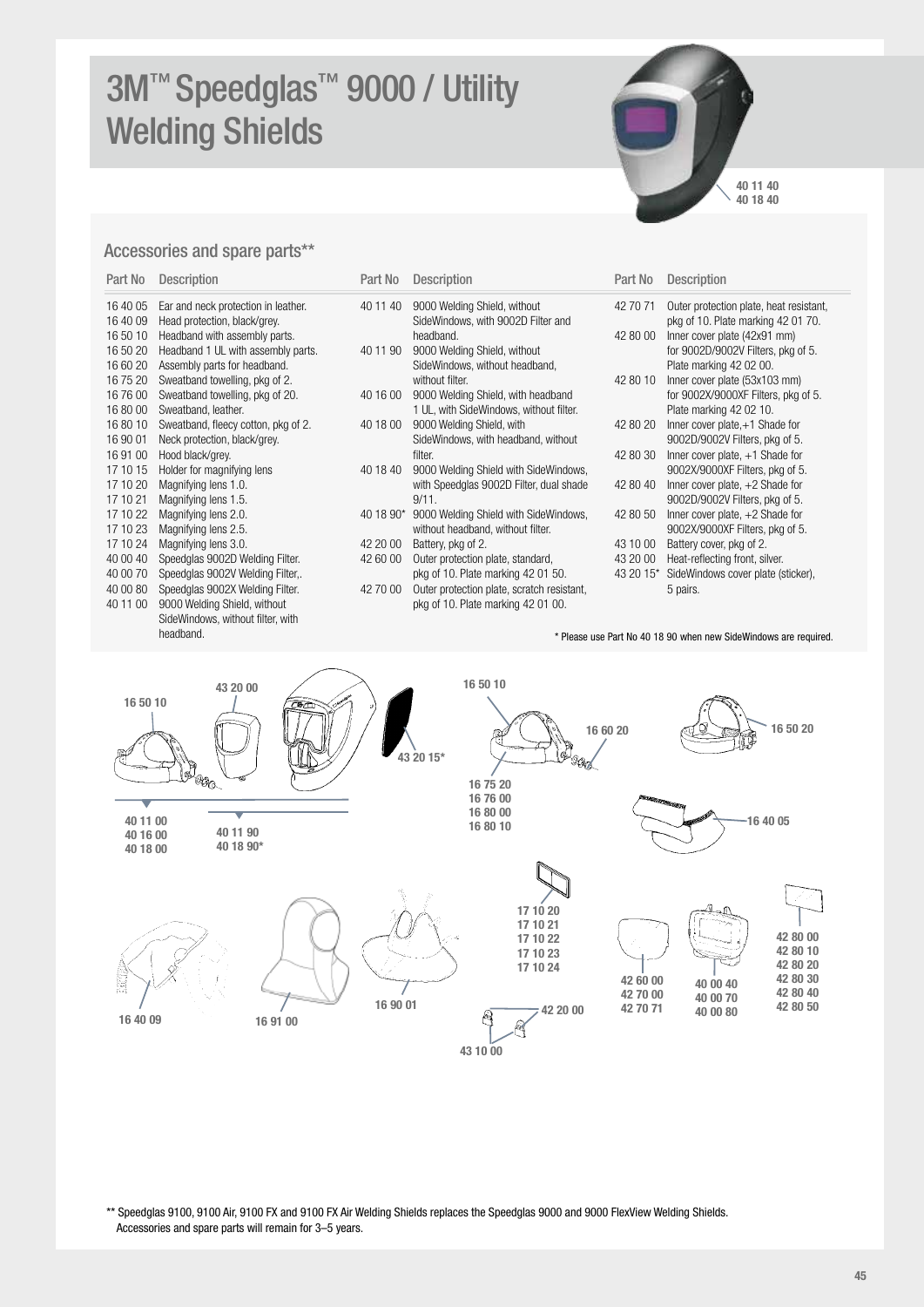## 3M™ Speedglas™ 9000 ProTop Welding Shield with Safety Helmet



| Part No            | <b>Description</b>                                                | Part No  | <b>Description</b>                                                    |
|--------------------|-------------------------------------------------------------------|----------|-----------------------------------------------------------------------|
| 16 75 50<br>196705 | Sweatband, pkg of 2.<br>Safety helmet, white - other colours upon | 48 31 00 | ProTop Welding Shield without<br>SideWindows, without welding filter. |
| 19 71 30           | request.<br>Safety helmet assembly parts.                         | 48 38 00 | ProTop Welding Shield with SideWindows,<br>without welding filter.    |
| 197131<br>48 28 00 | Welding shield mechanism parts.<br>ProTop Welding Shield, with    | 48 38 70 | ProTop Welding Shield with SideWindows<br>and 9002V Filter.           |
|                    | SideWindows, without safety helmet,<br>without weldiing filter.   | 48 38 80 | ProTop Welding Shield with SideWindows<br>and 9002X Filter.           |



### Safety Helmet Options for 3M™ Speedglas<sup>™</sup> 9100 / 100 / SL Welding Shields

| 53 38 05<br>53 38 15<br>53 38 25 | 78 31 20                                                                                               |          | 78 33 20                                                                                                                   | <b>G3001NUV-VI</b> | 19 71 34<br>19 71 35                                                                          |
|----------------------------------|--------------------------------------------------------------------------------------------------------|----------|----------------------------------------------------------------------------------------------------------------------------|--------------------|-----------------------------------------------------------------------------------------------|
| Part No                          | <b>Description</b>                                                                                     | Part No  | <b>Description</b>                                                                                                         | Part No            | <b>Description</b>                                                                            |
| 19 71 34                         | Speedyloop for Speedglas 100 and<br>Speedglas SL welding shields with<br>safety helmet assembly parts. | 58 38 15 | Speedglas 9100 Welding Shield with<br>3M Peltor G3001 Safety Helmet, with<br>9100X Welding Filter.                         | 78 33 20           | Speedglas SL Welding Shield with<br>3M Peltor G3001 Safety Helmet,<br>with SL Welding Filter. |
| 19 71 35                         | Speedyloop for Speedglas 9100 welding<br>shield with safety helmet assembly parts.                     | 58 38 25 | Speedglas 9100 Welding Shield with<br>3M Peltor G3001 Safety Helmet, with                                                  |                    | G3001NUV-VI 3M Peltor G3001 Safety Helmet                                                     |
| 58 38 05                         | Speedglas 9100 Welding Shield with<br>3M Peltor G3001 Safety Helmet, with<br>9100V Welding Filter.     | 78 31 20 | 9100XX Welding Filter.<br>Speedglas 100 Welding Shield with 3M<br>Peltor G3001 Safety Helmet, with 100V<br>Welding Filter. |                    |                                                                                               |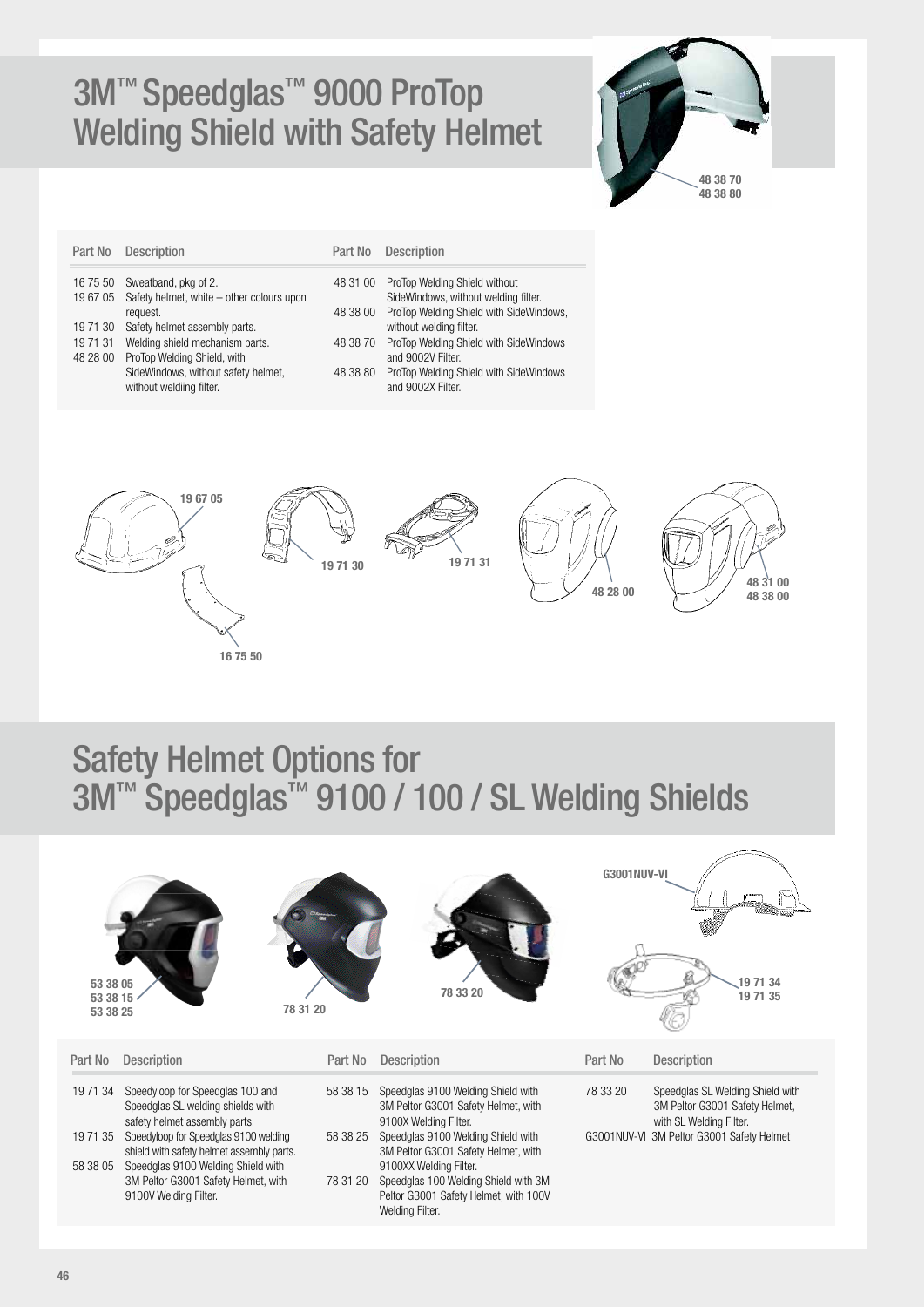## 3M™ Speedglas™ 9100 Air Welding Shield for Respiratory Protection



| Part No  | <b>Description</b>                                                                                                     | Part No              | <b>Description</b>                                                                                                   | Part No              | <b>Description</b>                                                                                                       |
|----------|------------------------------------------------------------------------------------------------------------------------|----------------------|----------------------------------------------------------------------------------------------------------------------|----------------------|--------------------------------------------------------------------------------------------------------------------------|
| 56 66 00 | Speedglas 9100 Air Welding Shield<br>without welding filter, with Adflo<br>Respirator.                                 | 56 66 25<br>56 88 00 | Speedglas 9100 Air Welding Shield with<br>9100XX Filter, with Adflo Respirator.<br>Speedglas 9100 Air Welding Shield | 56 88 15<br>56 88 25 | Speedglas 9100 Air Welding Shield with<br>9100X Filter, with Fresh-air C Regulator.<br>Speedglas 9100 Air Welding Shield |
| 56 66 05 | Speedglas 9100 Air Welding Shield with                                                                                 |                      | without welding filter, with Fresh-air C                                                                             |                      | with 9100XX Filter, with Fresh-air C                                                                                     |
| 56 66 15 | 9100V Filter, with Adflo Respirator.<br>Speedglas 9100 Air Welding Shield with<br>9100X Filter, with Adflo Respirator. | 56 88 05             | Regulator.<br>Speedglas 9100 Air Welding Shield with<br>9100V Filter, with Fresh-air C Regulator.                    |                      | Regulator.                                                                                                               |
|          |                                                                                                                        | 53 60 00<br>53 62 00 | 16 90 05                                                                                                             |                      |                                                                                                                          |
|          | 16 80 15                                                                                                               |                      | 53 20 00                                                                                                             |                      |                                                                                                                          |







#### Accessories and spare parts

53 61 00

| Part No  | <b>Description</b>                | Part No   | <b>Description</b>                         | Part No  | <b>Description</b>                       |
|----------|-----------------------------------|-----------|--------------------------------------------|----------|------------------------------------------|
| 16 80 15 | Comfort sweatband, pkg of 3.      | 52 70 00  | Outer protection plate, extra scratch      | 53 30 00 | Speedglas 9100 Headband with             |
| 16 90 05 | Head protection, black.           |           | resistant, pkg of 10.                      |          | assembly parts.                          |
| 16 90 10 | Neck protection, black.           | 52 70 70  | Outer protection plate, heat resistant     | 53 37 00 | Air duct.                                |
| 16 91 00 | Hood, black/grey.                 |           | pka of 10.                                 | 53 41 00 | Face seal.                               |
| 17 10 20 | Magnifying lens 1.0.              | 52 80 05  | Inner cover plate for 9100V Filter, pkg of | 53 60 00 | Pivot mechanism, left and right.         |
| 17 10 21 | Magnifying lens 1.5.              |           | 5. Plate marking 117x50.                   | 53 61 00 | Headband front part.                     |
| 17 10 22 | Magnifying lens 2.0.              | 52 80 15  | Inner cover plate for 9100X Filter, pkg of | 53 62 00 | Headband back part.                      |
| 17 10 23 | Magnifying lens 2.5.              |           | 5. Plate marking 117x61.                   | 56 08 90 | 9100 Air Welding Shield without          |
| 17 10 24 | Magnifying lens 3.0.              | 52 80 25  | Inner cover plate for 9100XX Filter, pkg   |          | headband, without air duct, without face |
| 42 20 00 | Battery, pkg of 2.                |           | of 5. Plate marking 117x77.                |          | seal, without filter.                    |
| 50 00 05 | Speedglas 9100V Welding Filter.   | 53 35 05  | Welding shield adapter when using old      | 56 28 00 | 9100 Air Welding Shield, without         |
| 50 00 15 | Speedglas 9100X Welding Filter.   |           | type of breathing tube (non-QRS).          |          | welding filter.                          |
| 50 00 25 | Speedglas 9100XX Welding Filter.  | 53 10 00  | Battery holder, pkg of 2.                  |          |                                          |
| 52 60 00 | Outer protection plate, standard, | 53 20 00  | Heat-reflecting silver front.              |          |                                          |
|          | pkg of 10.                        | 53 20 15* | SideWindows cover plate, 2 pairs.          |          |                                          |

\* Please use Part No 56 08 90 when new SideWindows are required.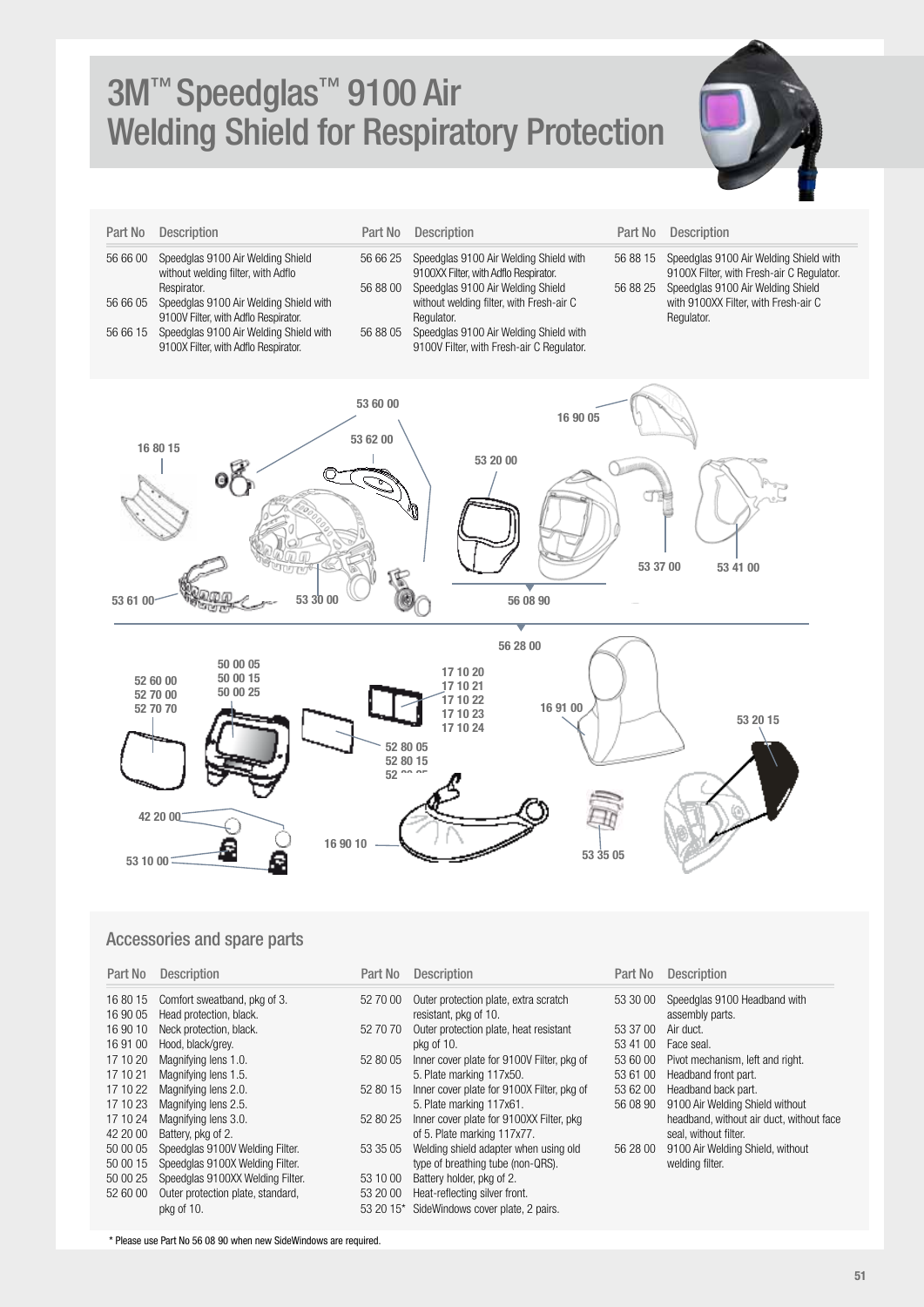## 3M™ Speedglas™ 9100 FX Air Welding Shield for Respiratory Protection



| Part No  | Description                                                                                                                                                                                                                                                                              | Part No                                                  | Description                                                                                                                                                                                                                                                                        | Part No                                       | Description                                                                                                                                                                             |
|----------|------------------------------------------------------------------------------------------------------------------------------------------------------------------------------------------------------------------------------------------------------------------------------------------|----------------------------------------------------------|------------------------------------------------------------------------------------------------------------------------------------------------------------------------------------------------------------------------------------------------------------------------------------|-----------------------------------------------|-----------------------------------------------------------------------------------------------------------------------------------------------------------------------------------------|
| 54 66 00 | Speedglas 9100 FX Air Welding<br>Shield, without welding filter, with Adflo<br>Respirator.<br>54 66 05* Speedglas 9100 FX Air Welding Shield<br>with 9100V Filter, with Adflo Respirator.<br>54 66 15* Speedglas 9100 FX Air Welding Shield<br>with 9100X Filter, with Adflo Respirator. | 54 66 25*<br>54 88 00<br>54 88 05                        | Speedglas 9100 FX Air Welding Shield<br>with 9100XX Filter, with Adflo Respirator.<br>Speedglas 9100 FX Air Welding Shield,<br>without welding filter, with<br>Fresh-air C Regulator.<br>Speedglas 9100 FX Air Welding Shield<br>with 9100V Filter, with Fresh-air C<br>Regulator. | 54 88 15<br>54 88 25<br>* With bag (79 01 01) | Speedglas 9100 FX Air Welding Shield<br>with 9100X Filter, with Fresh-air C<br>Regulator.<br>Speedglas 9100 FX Air Welding Shield<br>with 9100XX Filter, with Fresh-air C<br>Regulator. |
| 53 35 05 | 16 80 15<br>53 61 00<br>54 05 00                                                                                                                                                                                                                                                         | 53 30 00                                                 | 53 62 00<br>53 60 00<br>52 30 00<br>52 30 01<br>54 18 90                                                                                                                                                                                                                           | 16,90 06                                      | 16 90 07<br>53 35 00<br>53 40 00<br>53 20 16<br>53 50 00                                                                                                                                |
| 53 10 00 | 52 60 00<br>52 70 00<br>50 00 05<br>52 70 70<br>50 00 15<br>50 00 25<br>42 20 00<br>Ξ<br>Ş                                                                                                                                                                                               | 17 10 20<br>17 10 21<br>17 10 22<br>17 10 23<br>17 10 24 | 54 28 00<br>52 80 05<br>52 80 15<br>16 90 10<br>52 80 25                                                                                                                                                                                                                           |                                               | 16 91 00                                                                                                                                                                                |

### Accessories and spare parts

| Part No              | <b>Description</b>                                        | Part No  | <b>Description</b>                                      | Part No  | <b>Description</b>                                                      |
|----------------------|-----------------------------------------------------------|----------|---------------------------------------------------------|----------|-------------------------------------------------------------------------|
| 16 80 15<br>16 90 06 | Comfort sweatband, pkg of 3.<br>Head protection, (small). | 52 60 00 | Outer protection plate, standard,<br>pkg of 10.         | 53 35 05 | Adapter for non-QRS breathing tubes<br>when using Speedglas 9100 Series |
| 16 90 07             | Neck protection, (large).                                 | 52 70 00 | Outer protection plate, extra scratch                   |          | welding shields.                                                        |
| 16 91 00             | Hood, black/grey.                                         |          | resistant, pkg of 10.                                   | 53 35 00 | Air duct.                                                               |
| 17 10 20             | Magnifying lens 1.0.                                      | 52 70 70 | Outer protection plate, heat resistant,                 | 53 40 00 | Face seal.                                                              |
| 17 10 21             | Magnifying lens 1.5.                                      |          | pkg of 10.                                              | 53 50 00 | Air deflector.                                                          |
| 17 10 22             | Magnifying lens 2.0.                                      | 52 80 05 | Inner cover plate for 9100V Filter,                     | 53 60 00 | Pivot mechanism, left and right.                                        |
| 17 10 23             | Magnifying lens 2.5.                                      |          | pkg of 5. Plate marking 117x50.                         | 53 61 00 | Headband, front part.                                                   |
| 17 10 24             | Magnifying lens 3.0.                                      | 52 80 15 | Inner cover plate for 9100X Filter,                     | 53 62 00 | Headband, back part.                                                    |
| 42 20 00             | Battery, pkg of 2.                                        |          | pkg of 5. Plate marking 117x61.                         | 54 18 90 | Speedglas 9100 FX Air Welding Shield,                                   |
| 50 00 05             | Speedglas 9100V Welding Filter.                           | 52 80 25 | Inner cover plate for 9100XX Filter,                    |          | without filter, without face seal, without                              |
| 50 00 15             | Speedglas 9100X Welding Filter.                           |          | pkg of 5. Plate marking 117x77.                         |          | air duct, without headband.                                             |
| 50 00 25             | Speedglas 9100XX Welding Filter.                          | 53 10 00 | Battery holder, pkg of 2.                               | 54 28 00 | Speedglas 9100 FX Air Welding Shield                                    |
| 52 30 00             | Visor plate, standard, pkg of 5.                          | 53 20 16 | SideWindows cover plate, 2 pairs.                       |          | without welding filter, with headband.                                  |
| 52 30 01             | Visor plate, anti-fog, pkg of 5.                          | 53 30 00 | Speedglas 9100 Series Headband,<br>with assembly parts. | 54 05 00 | Front cover kit.                                                        |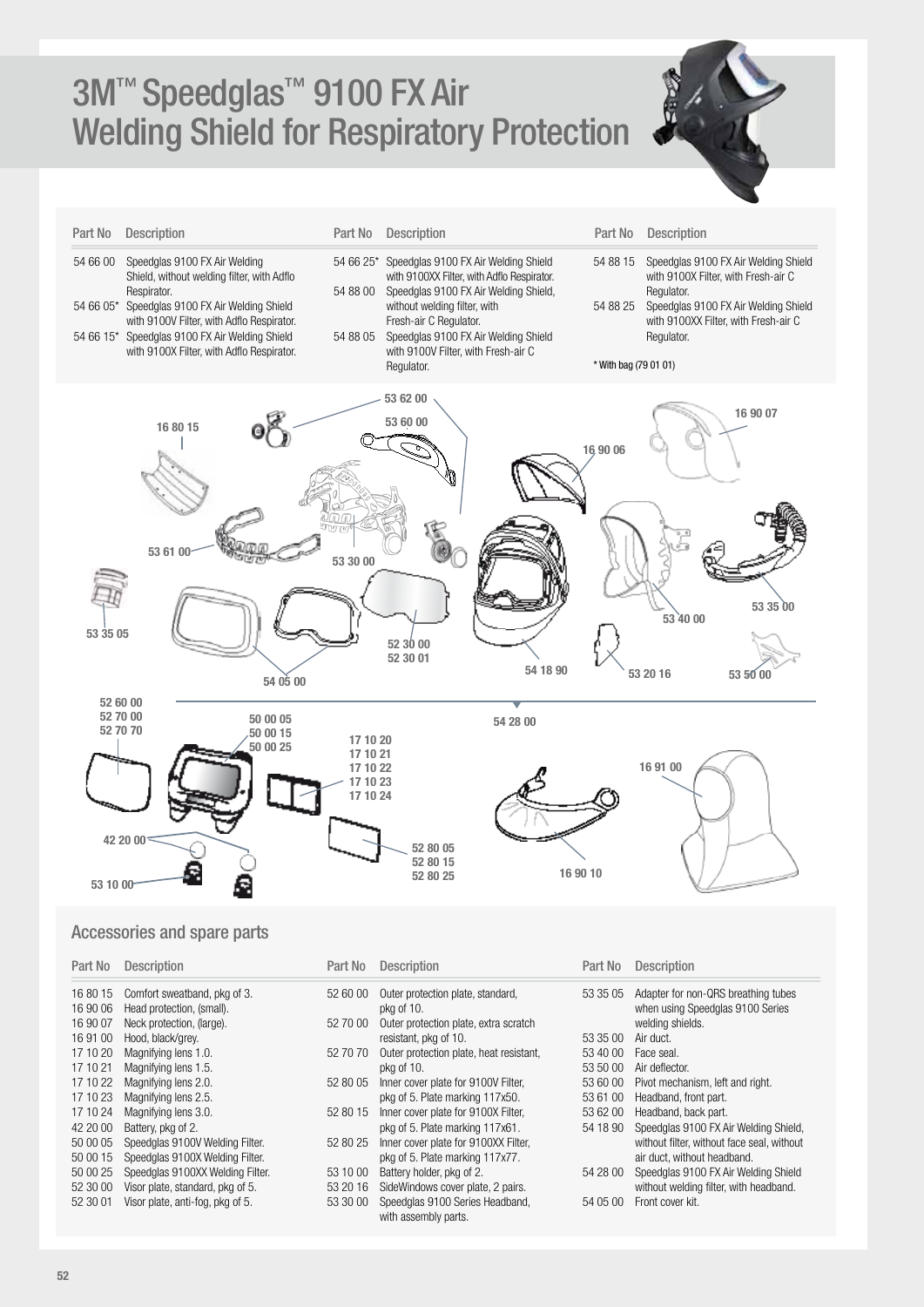### Featured Accessories

Every welder is different, and each day your tasks can change. As the owner of a 3M™ Speedglas™ Welding Shield, you have a variety of accessories available to maximize your protection and comfort.

Plus, we now offer a new generation of additional coverage products made in flame-retardant textiles for protection against molten metal, sparks and flames:







| <b>Ordering Information for</b><br><b>Additional Coverage Products</b> | 3M™ Speedglas™<br>9000 Series<br><b>Welding Shields</b> | 3M <sup>™</sup> Speedglas <sup>™</sup><br>SL / 100<br><b>Welding Shields</b> | 3M <sup>™</sup> Speedglas <sup>™</sup><br>9100 / 9100 Air<br><b>Welding Shields</b> | 3M™ Speedglas™<br>9100 FX / 9100 FX Air<br><b>Welding Shields</b>                           |
|------------------------------------------------------------------------|---------------------------------------------------------|------------------------------------------------------------------------------|-------------------------------------------------------------------------------------|---------------------------------------------------------------------------------------------|
| Head protection<br>Colour<br>Approval                                  | Part No 16 40 09<br>Black/Grey<br>EN ISO 11611          |                                                                              | Part No 16 90 05<br><b>Black</b><br>EN ISO 11611                                    | Part No 16 90 07 (large)<br>Part No 16 90 06 (small)<br><b>Black</b><br>(covered by EN 175) |
| Neck protection<br>Colour<br>Approval                                  | Part No 16 90 01                                        | Black/Grey<br>EN ISO 11611                                                   |                                                                                     | Part No 16 90 10<br><b>Black</b><br>EN ISO 11611                                            |
| Hood<br>Colour<br>Approval                                             |                                                         |                                                                              | Part No 16 91 00<br>Black/grey<br>EN ISO 11611                                      |                                                                                             |
| Welding cap<br>Colour<br>Material                                      |                                                         |                                                                              | Part No 95 44 10<br><b>Black</b><br>Cotton                                          |                                                                                             |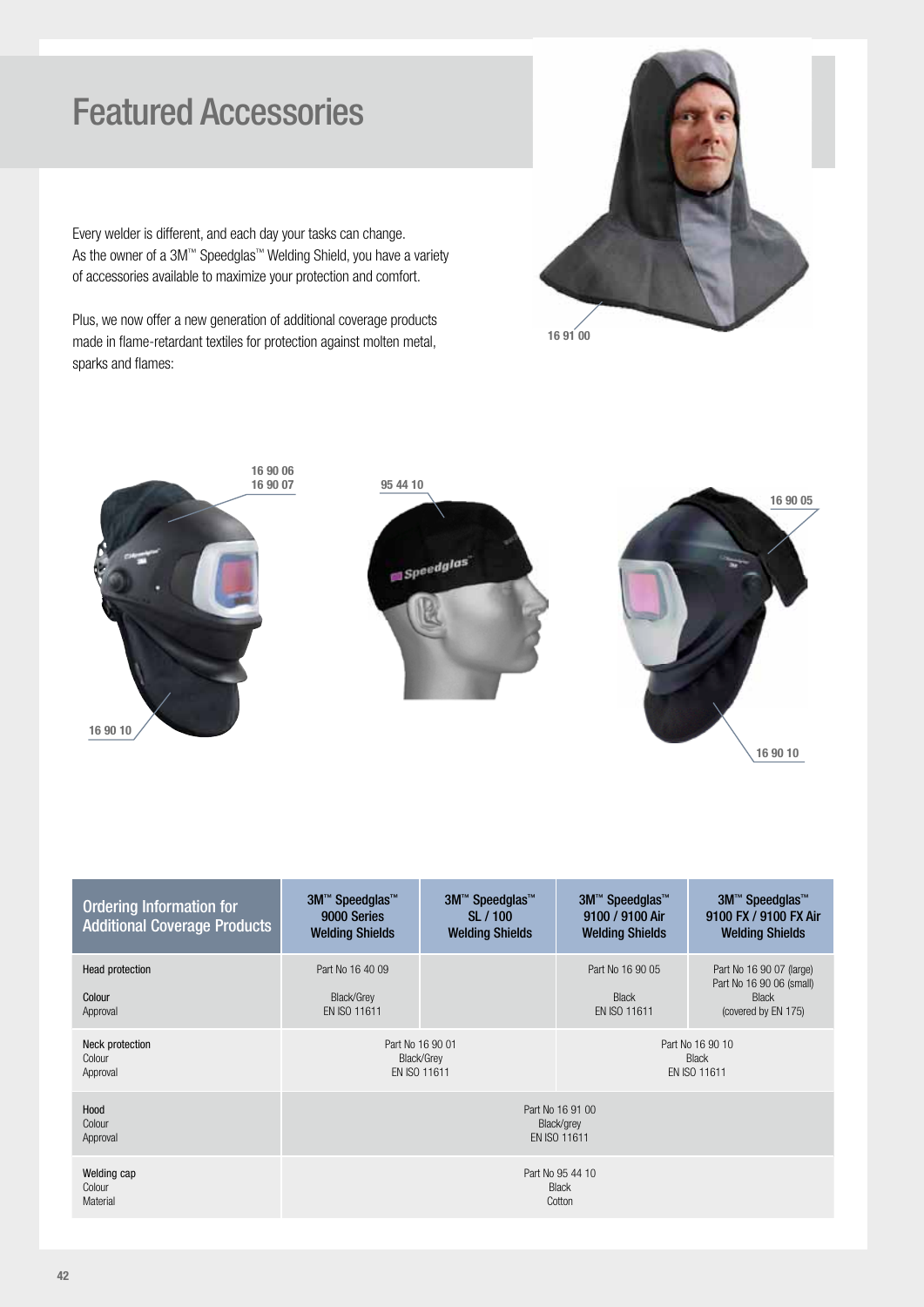### Care and Maintenance

Every day welding sparks, heat, fumes, and normal wear-and-tear grind away at your protection equipment. Therefore, we designed all 3M™ Speedglas™ Personal Protective Equipment with ease of maintenance in mind. All replacement parts can be installed by hand, without tools. For maximum safety and comfort, make it a regular habit to check and change the following items at the intervals recommended below.

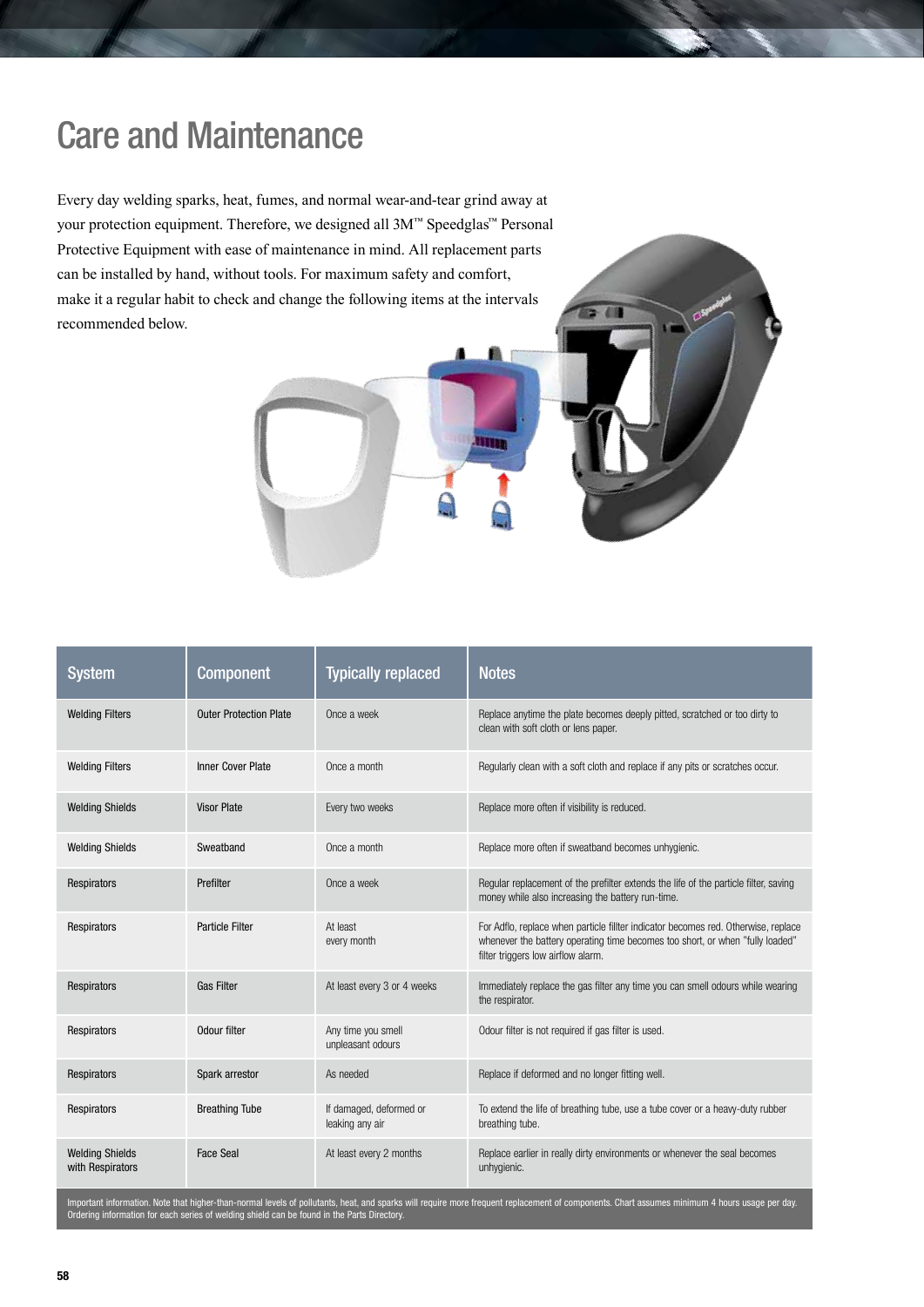## 3M<sup>™</sup> Speedglas<sup>™</sup> Welding Shields and Welding Filters

**Best Better** Good Not Recommended









|                                                                                                                            |               | 3M™ Speedglas™ 9100 FX and<br>9100 FX Air Welding Shields                                                                   |              |               | 3M <sup>™</sup> Speedglas <sup>™</sup> 9100 and<br>9100 Air Welding Shields                                           |             |
|----------------------------------------------------------------------------------------------------------------------------|---------------|-----------------------------------------------------------------------------------------------------------------------------|--------------|---------------|-----------------------------------------------------------------------------------------------------------------------|-------------|
| <b>Welding Filter Options</b>                                                                                              | 9100XX Filter | 9100X Filter                                                                                                                | 9100V Filter | 9100XX Filter | 9100X Filter                                                                                                          | 9100V Filt  |
| MMAW (Electrode)                                                                                                           |               |                                                                                                                             |              |               |                                                                                                                       |             |
| MIG/MAG                                                                                                                    |               |                                                                                                                             |              |               |                                                                                                                       |             |
| TIG (>20A)                                                                                                                 |               |                                                                                                                             |              |               |                                                                                                                       |             |
| TIG (1A-20A)                                                                                                               |               |                                                                                                                             |              |               |                                                                                                                       |             |
| Plasma (welding and cutting)                                                                                               |               |                                                                                                                             |              |               |                                                                                                                       |             |
| Risk for hidden arc                                                                                                        |               |                                                                                                                             |              |               |                                                                                                                       |             |
| <b>Tack welding</b>                                                                                                        |               |                                                                                                                             |              |               |                                                                                                                       |             |
| Grinding (welding filer)                                                                                                   |               |                                                                                                                             |              |               |                                                                                                                       |             |
| Grinding (clear visor)                                                                                                     |               |                                                                                                                             |              | N/A           | N/A                                                                                                                   | N/A         |
| Viewing area (welding filter)                                                                                              | 73 x 107 mm   | 54 x 107 mm                                                                                                                 | 45 x 93 mm   | 73 x 107 mm   | 54 x 107 mm                                                                                                           | 45 x 93 mm  |
| <b>Battery lifetime</b>                                                                                                    | 2 000 hours   | 2 500 hours                                                                                                                 | 2 800 hours  | 2 000 hours   | 2 500 hours                                                                                                           | 2 800 hours |
| Solar cell                                                                                                                 | No            | Yes                                                                                                                         | Yes          | No            | Yes                                                                                                                   | Yes         |
| Safety Helmet options                                                                                                      |               | <b>No</b>                                                                                                                   |              |               | Yes (non air version)                                                                                                 |             |
| Classification                                                                                                             |               | 1/1/1/2                                                                                                                     |              |               | 1/1/1/2                                                                                                               |             |
| Dark state                                                                                                                 |               | Shade 5, 8, 9-13                                                                                                            |              |               | Shade 5, 8, 9-13                                                                                                      |             |
| Light state                                                                                                                |               | Shade 3                                                                                                                     |              |               | Shade 3                                                                                                               |             |
| <b>UV/IR Protection</b>                                                                                                    |               | Shade 13 (permanent)                                                                                                        |              |               | Shade 13 (permanent)                                                                                                  |             |
| Auto ON                                                                                                                    |               | No                                                                                                                          |              |               | No                                                                                                                    |             |
| Switching time, light -dark                                                                                                |               | $0,1$ ms $(+23^{\circ}$ C)                                                                                                  |              |               | $0,1$ ms $(+23^{\circ}$ C)                                                                                            |             |
| Delay (switching time, dark-light)                                                                                         |               | 40-1 300 ms                                                                                                                 |              |               | 40-1 300 ms                                                                                                           |             |
| SideWindows option                                                                                                         |               | Yes                                                                                                                         |              |               | Yes                                                                                                                   |             |
| <b>Exhaust vents</b>                                                                                                       |               | Yes (non air version)                                                                                                       |              |               | Yes (non air version)                                                                                                 |             |
| Number of sensors (arc detection)                                                                                          |               | 3                                                                                                                           |              |               | $\mathbf{3}$                                                                                                          |             |
| Approvals Eye and Face protection<br>Welding shield<br>Welding filter<br><b>Protection plates</b><br>Visor plate           |               | <b>EN175:B</b><br>EN 379<br>EN166:BT*<br>EN166:BT*                                                                          |              |               | <b>EN175:B</b><br>EN 379<br>EN166:BT*<br>N/A                                                                          |             |
| Approval Respiratory Protection / NPF**<br>Speedglas SG-300 Respirator<br><b>Adflo Respirator</b><br>Fresh-air C Regulator |               | With Speedglas 9100 FX Air Welding Shield<br>EN 12941 (TH3) / NPF 500<br>EN 12941 (TH3) / NPF 500<br>EN 14594 (3B)/ NPF 200 |              |               | with Speedglas 9100 Air Welding Shield<br>EN 12941 (TH2) / NPF 50<br>EN 12941 (TH2) / NPF 50<br>EN 14594 (2B)/ NPF 50 |             |

\* According to the European Standards the mechanical strength (for this product) is classified as B; resistance to high speed particles at medium energy impact (120 m/s).

The letter T indicates that the test for resistance to high speed particle was conducted at extremes of temperatures (-5° to +55°C).

\*\* The nominal protection factor based on laboratory-measured performance data according to European Standards.

The protection factor is assigned by local authorities in each European country and can therefore be different for each country.